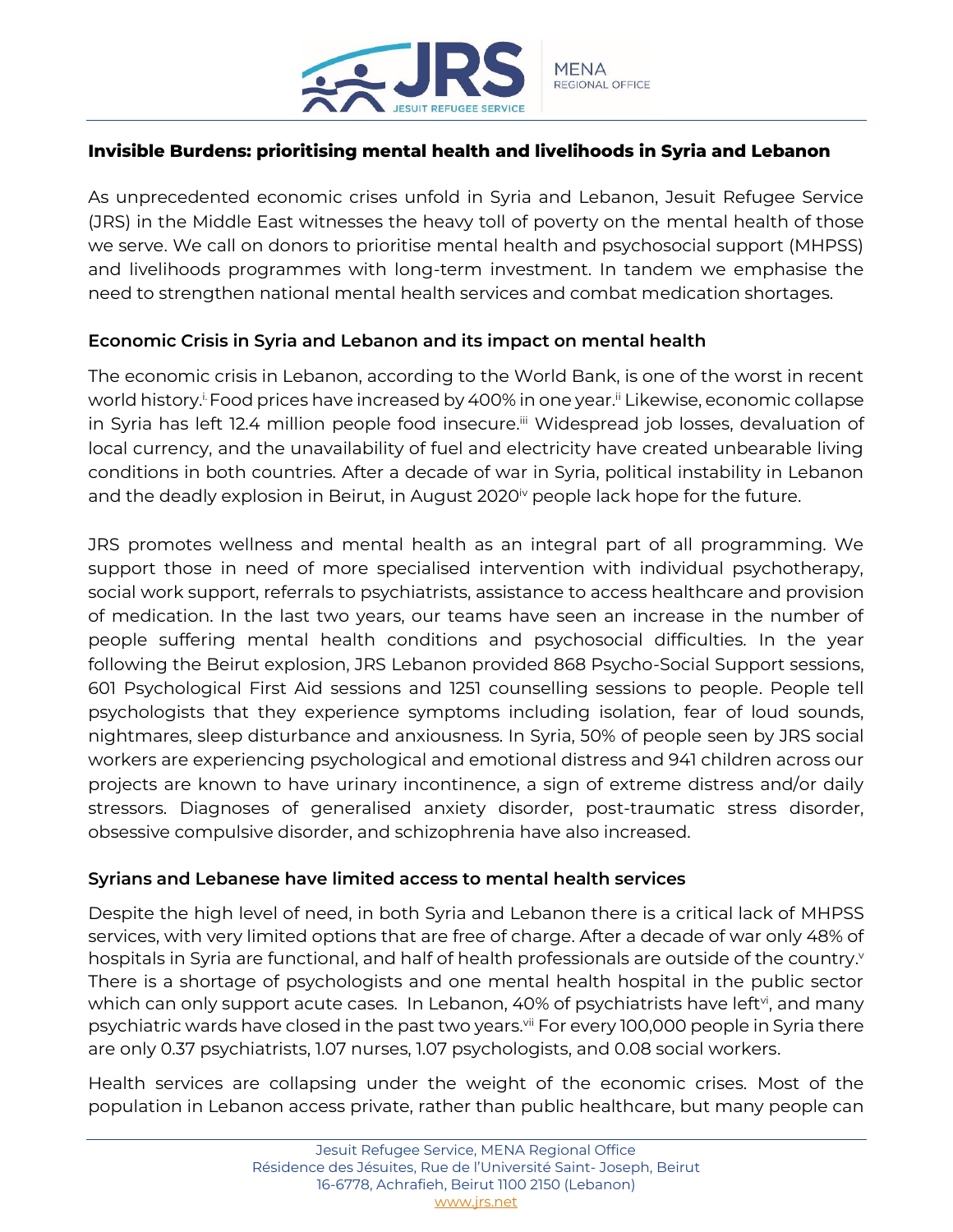no longer afford the costs of treatment. Dr Sami Richa, President of the Lebanese Psychiatric Society and Head of Department at one of the only hospitals providing psychiatric hospitalisation services in Lebanon informed JRS that the hospital is refusing admission to people with suicidal attempts on a daily basis because they cannot pay hospital fees.<sup>viii</sup>In Syria, the cost of treatment also prevents access to mental health services.<sup>ix</sup>

# **Mental health interventions must be systematic and address economic needs: "How can we get better when we have no food to eat?"**

Free MHPSS services provided by organisations such as JRS are in high demand but rare. In general, mental health is a neglected sector: just 1% of all humanitarian health funding goes towards MHPSS.<sup>x</sup> Under the Syria Refugee Response & Resilience Plan, the sectors of Protection and Health through which MHPSS programmes are funded, have only received 2.7% and 1.8% of needed funds respectively. $x<sup>i</sup>$  Where funding is granted, it is often shortterm, and projects are forced to close after 6 months or 1 year. Mental health conditions can require long-term treatment and prescription of mental health medicine. Starting and ending projects after short periods of time could cause harm to patients. Our psychologists and social workers struggle to close cases and take on new ones as few people are improving in the worsening living conditions. In Lebanon, 54% of the psychologist and 76% of the social worker cases in 2021 have continued from 2020 and only 5% of cases were able to be closed due to improvement.

Mental health cannot be maintained when people struggle to meet their basic psychosocial needs. A healthy individual must be able 'to work productively and fruitfully and to make a contribution to his or her community.<sup>xii</sup> Livelihoods are a key basic and community psychosocial support. Xiii Without economic empowerment, symptoms of high stress continue, and people often do not prioritise their mental well-being when they have so many other urgent needs. As one patient noted: "how can we talk about getting better when we do not have food to eat?"

# **Recommendations to donors:**

- Invest in Focused Psychosocial Support interventions that can reach more people in need and prevent the development of acute mental illness. These can be integrated into existing programmes and are both cost effective and sustainable.<sup>xiv</sup> Examples include Social and Emotional Learning, awareness raising on mental health, self-care, Psychological First Aid.
- Invest in livelihoods programmes that support those most affected by the stress of poverty and seek to mitigate the impact of the economic crises in Lebanon and Syria. An integrated livelihoods and MHPSS approach will empower individuals to become self-reliant and foster a sense of agency and hope, improving their overall mental health and wellbeing.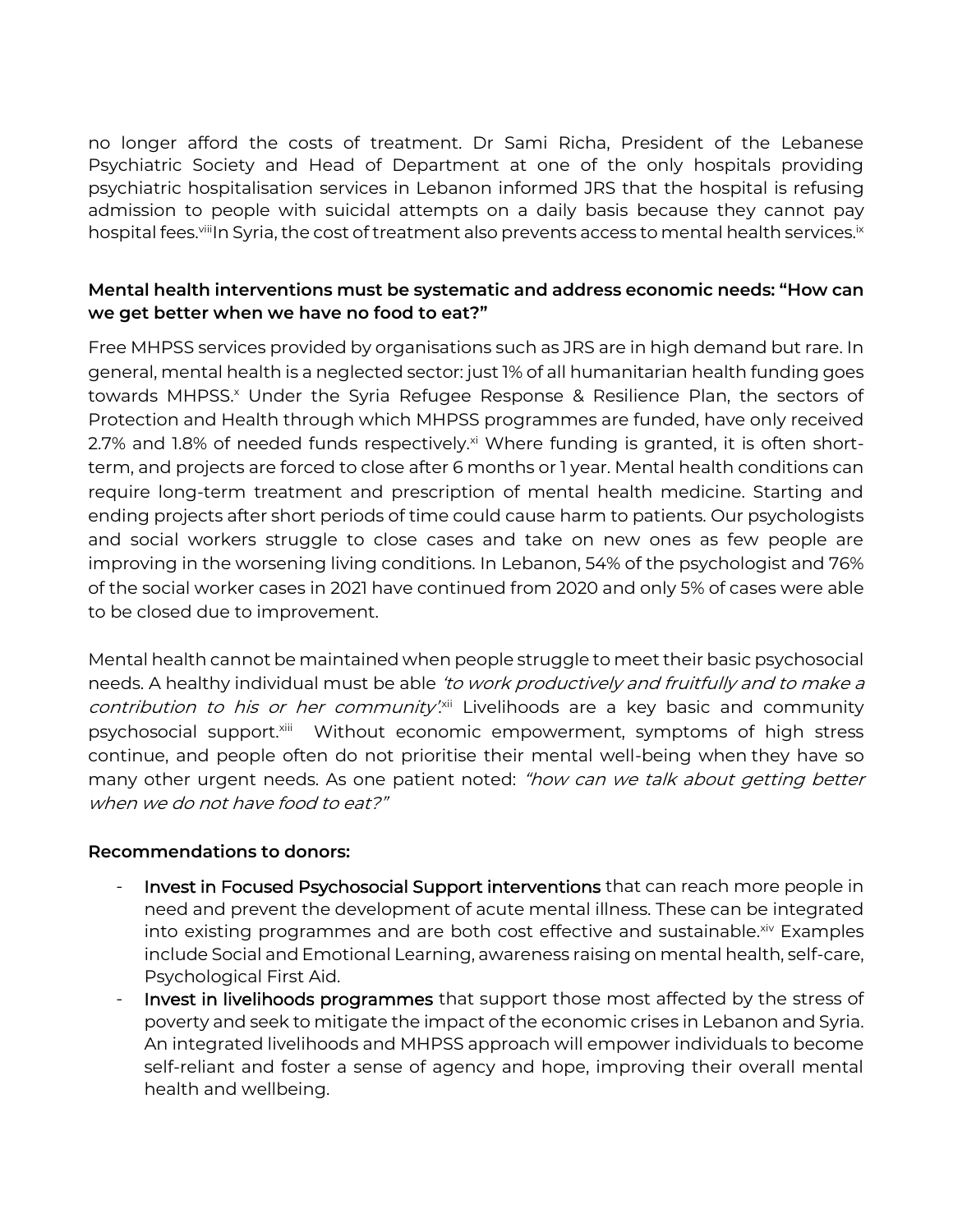- Prioritise strengthening national systems and building the capacity of the local workforce. In order to improve sustainability and access to mental health care, particularly acute mental health care, national systems (public and private) must be strengthened. Activities could include financial aid to provide treatment in existing facilities for those who can no longer afford it, training programmes and internships for newly graduated students in mental health fields, long-term capacity building training for non-specialised workers on basic psychological interventions.
- Provide funding for MHPSS programmes at all levels of the IASC pyramid $w$  that is long-term and multi-year, in order to ensure that damage is not done after funding periods end.

# **A note on access to mental health medicine**

Our psychologists support individuals to access psychiatric assessments and obtain prescribed psychiatric medication from pharmacies. JRS Lebanon supports 79 people per month to access psychiatric medication and JRS Syria has provided 1113 people with neurological and psychiatric medicines since 2020. Due to the economic crises, hyperinflation of currency and manipulation of the market by pharmacies, medication has become harder to find. This is particularly severe in Lebanon where medicines have completely disappeared from the market. People ask friends and family to bring medicines from abroad as they move from pharmacy to pharmacy trying to find vital medicines. Since early September 2021, JRS Lebanon has been completely unable to obtain any needed medicines and can no longer support people to access these.

# **Recommendations to donors:**

- Assist to find an immediate method for procuring vital mental health medicine in Lebanon. This medication is life-saving and urgently needed.
- Engage with national ministries, UN agencies and INGOs to find a more sustainable solution to ensure that life-saving medications can be accessed in Lebanon in the longterm.

<sup>i</sup> [https://www.worldbank.org/en/news/press-release/2021/05/01/lebanon-sinking-into-one-of-the-most-severe-global-crises](https://www.worldbank.org/en/news/press-release/2021/05/01/lebanon-sinking-into-one-of-the-most-severe-global-crises-episodes)[episodes](https://www.worldbank.org/en/news/press-release/2021/05/01/lebanon-sinking-into-one-of-the-most-severe-global-crises-episodes)

ii Official statistics from December 2020 show a 400% increase in the price of food compared to the previous year <https://www.bloomberg.com/news/articles/2021-02-11/lebanese-inflation-hits-record-high-as-food-prices-soar-400>

iii [https://www.thenewhumanitarian.org/news-feature/2021/6/28/syrians-return-to-camps-seeking-aid-as-economic-crash](https://www.thenewhumanitarian.org/news-feature/2021/6/28/syrians-return-to-camps-seeking-aid-as-economic-crash-bites)[bites](https://www.thenewhumanitarian.org/news-feature/2021/6/28/syrians-return-to-camps-seeking-aid-as-economic-crash-bites)

iv <https://www.bbc.com/news/science-environment-54420033>

<sup>v</sup> <https://www.frontiersin.org/articles/10.3389/fpubh.2021.676000/full>

vi Interview with Dr Sami Richa, Professor of Psychiatry – Saint-Joseph University, Head of Department – Hotel Dieu de France, President of the Lebanese Psychiatric Society, 28<sup>th</sup> September 2021

vii <https://www.frontiersin.org/articles/10.3389/fpubh.2021.676000/full>